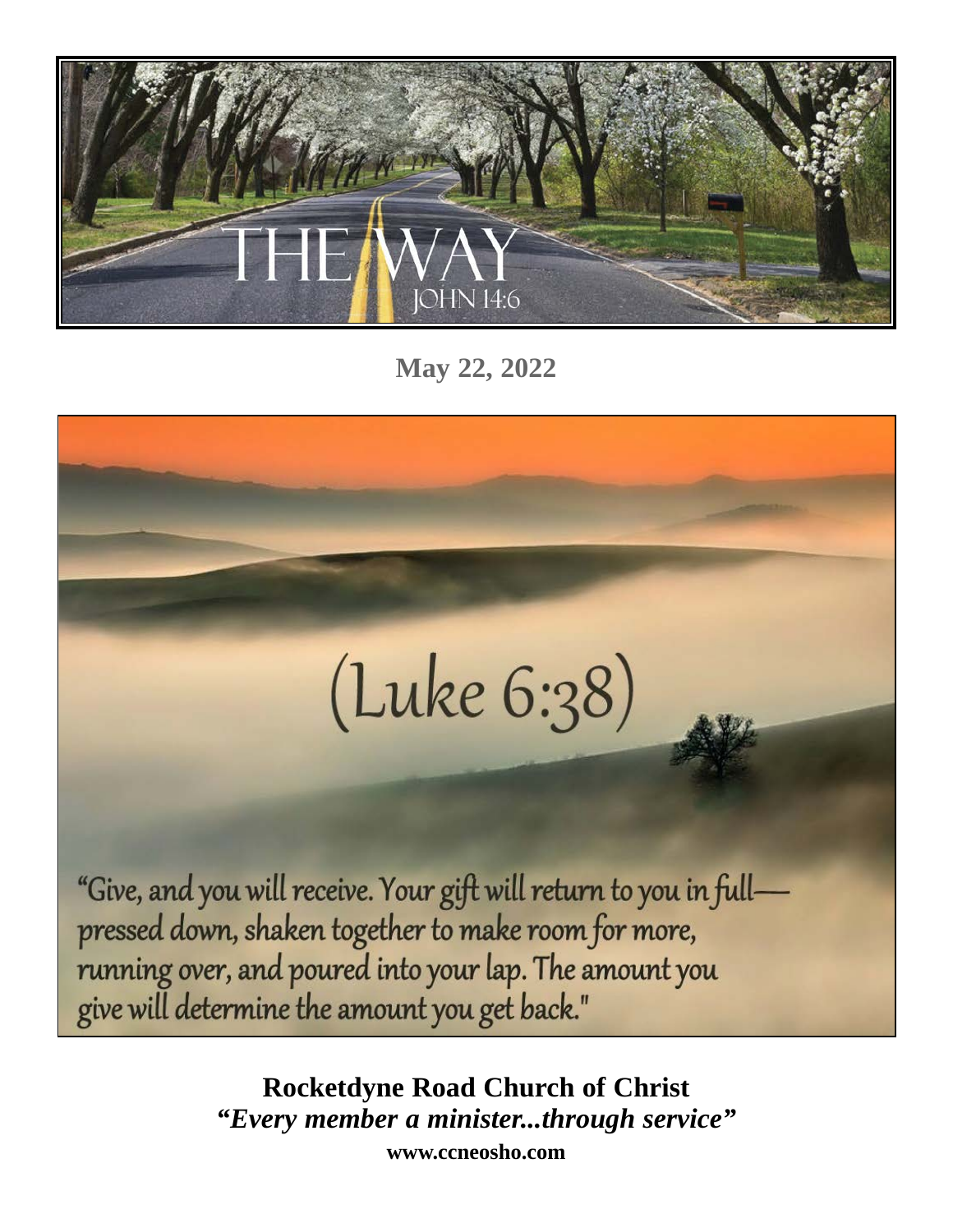

Jerry Haught had shoulder surgery last week. Remember Max Ruhl, Bonnie Gray, Luci Hilliard, Dawn Dabbs, Linda Channel, Gladys Cobb, Sherry Smith, Scott Cagle, Shirley Obenshain, Dale Gray, Brian Deckman, Ralph Cope, Helen Elder, and Rachel Pyron as they deal with ongoing health issues.

Also remember our brothers and sisters in Ukraine.



# **Thank You**

Thank you for all your prayers, calls, texts and cards! Jim is recovering well and improving each day.

Love, Jim and Debbie Shaver

**Mid-Week Meal Wednesday, May 18 \*\* 5:45 - 6:30 \*\* Lasagna** Bring desserts Please help put away tables

. . . . . . . . . . . .





**Nathan Anderson Wyatt Burns Garret Douglas Jackson Schriever**



Our Special Outreach Contribution will be today, Sunday, May 22nd. The money from this special contribution is used to support the following:

- **Churches Of Christ Disaster Relief** Group that responds to disasters nation wide.
- **Mid-Week Meal Ministry** Mid-week meal for members and their friends, neighbors, college students, single parent families, and others in our community.
- **Laredo Mission**  This team travels to Laredo to encourage the churches there and serve the people of the bordering town of El Cenizo.
- **Gospel Chariot Missions**  Gospel outreach to cities and remote areas in Africa.
- **Touch A Life Foundation** A non-profit that rescues and rehabilitates trafficked children in Ghana.
- **Teen Challenge** A local, Bible-based, drug and alcohol rehabilitation program.
- **Pregnancy Care Center** A program assisting pregnant women with Christian options.
- **Neosho Christian Schools** Provide limited financial gift to assist viability of the school.
- **Restoration Life Center** A local shelter providing for physical and spiritual needs of the homeless.
- **Neosho Habitat For Humanity** Help purchase building materials for homes built in this area.
- **Neosho Help Center** Provide food for the needy.
	- **India Mission** Help Steve Garman purchase materials for missionaries in India.
	- **Honduras Mission**  Help purchase food for members of the church in Honduras.
- **Preaching School Scholarship**  Financial assistance to men attending preaching school.
- **Mission Trip Scholarship**  Financial assistance for those going on mission trips.

These missions are not part of our regular budget and are supported only by the special outreach contribution. Please be prayerfully condidering this offering today, thank you.

## **Sympathy**

We express our sympathy to Harley and Tasha Schriever and family on the passing of Harley's grandfather, Troy Coburn.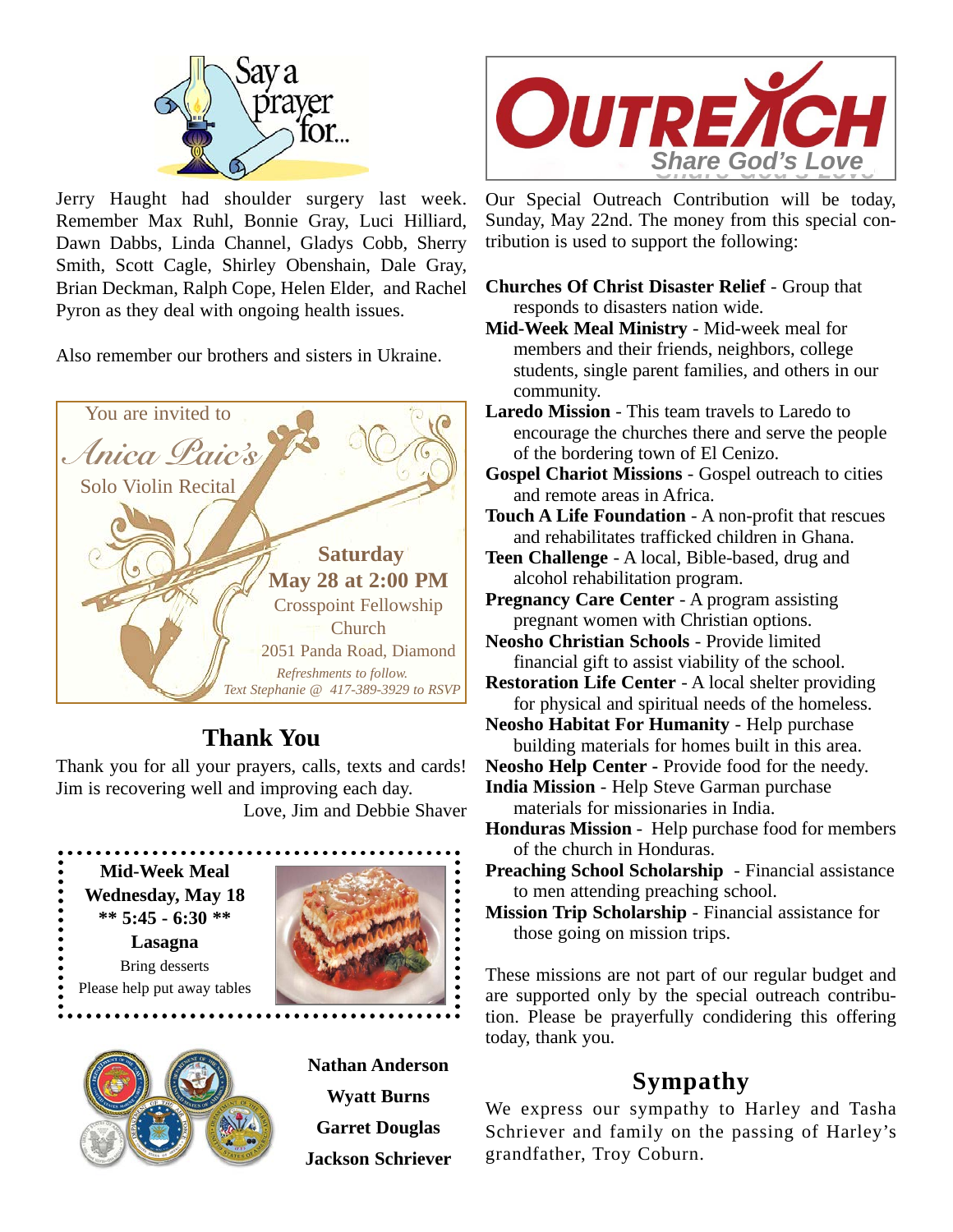

This Sunday: We will be hanging out after church for some SNT time: Sunday Night Together! Bring \$5 for lunch and get ready to play some games here at the building. We will have some obstacle games, board games, and Jackbox game options. Always a very fun time!!

This Wednesday we will continue our study of The Chosen video series for Bible Class in the Teen Room! Last week's discussion after Episode 0 was so uplifting! You teens saw details I missed. I cannot wait to keep watching these together as a youth group. Remember class starts at 6:45pm now through the rest of summer.

Camp Rocketdyne Update!! June 1-3 for all current 7th-12th graders! We will be working on some beautification projects around the church building the first day. We will go help at The Help Center, our local food bank, the second day. The third day's project is still being finalized but will be along the lines of more outdoor beautification. We are also finalizing our fun activities for the evening with some pretty awesome surprises! As I've said before: we work hard, then we play hard! Please sign up today! Counting down the days!! Summer is almost here! Zac



Join us for Summit on May 24th from 6 to 8 PM! You might be asking "what is Summit?" In the Bible, we see several characters who summit the top of a mountain to have a closer connection to God. Even though we will not be physically summiting a mountain, we are going to take time once a month to grow closer together and grow closer to God. This will be the launch of our new devotional series. I will be treating the kids to Braums after our devotional is over! I will also be handing out our summer calendar soon, so be watching for that! Megan Ryan



## **For Ages 3 years - 4th Grade**

Thank you to Zac and Jenn Erisman for teaching us a lesson about Faithfulness, a Fruit of the Spirit. Join us today for another lesson about faithfulness.

## **May Memory Verse**

*"All I want is to know Christ and the power of His rising from death..." Philippians 3:10* Just a reminder, whenever you are ready, you can say the memory verse to the Imagination Station

teacher for a treat from the treasure box!

## **Schedule**

**Today - May 22**

Lesson: Faithfulness Teacher: Shannon Hatfield Helpers: Caitlin Brock, Zaine Powers Monitor: Sky Allen

#### **May 29**

Lesson: Gentleness Teacher: Blair Holding Helpers: Michelle Brock, Jesse Davis Monitor: Andrew Jones